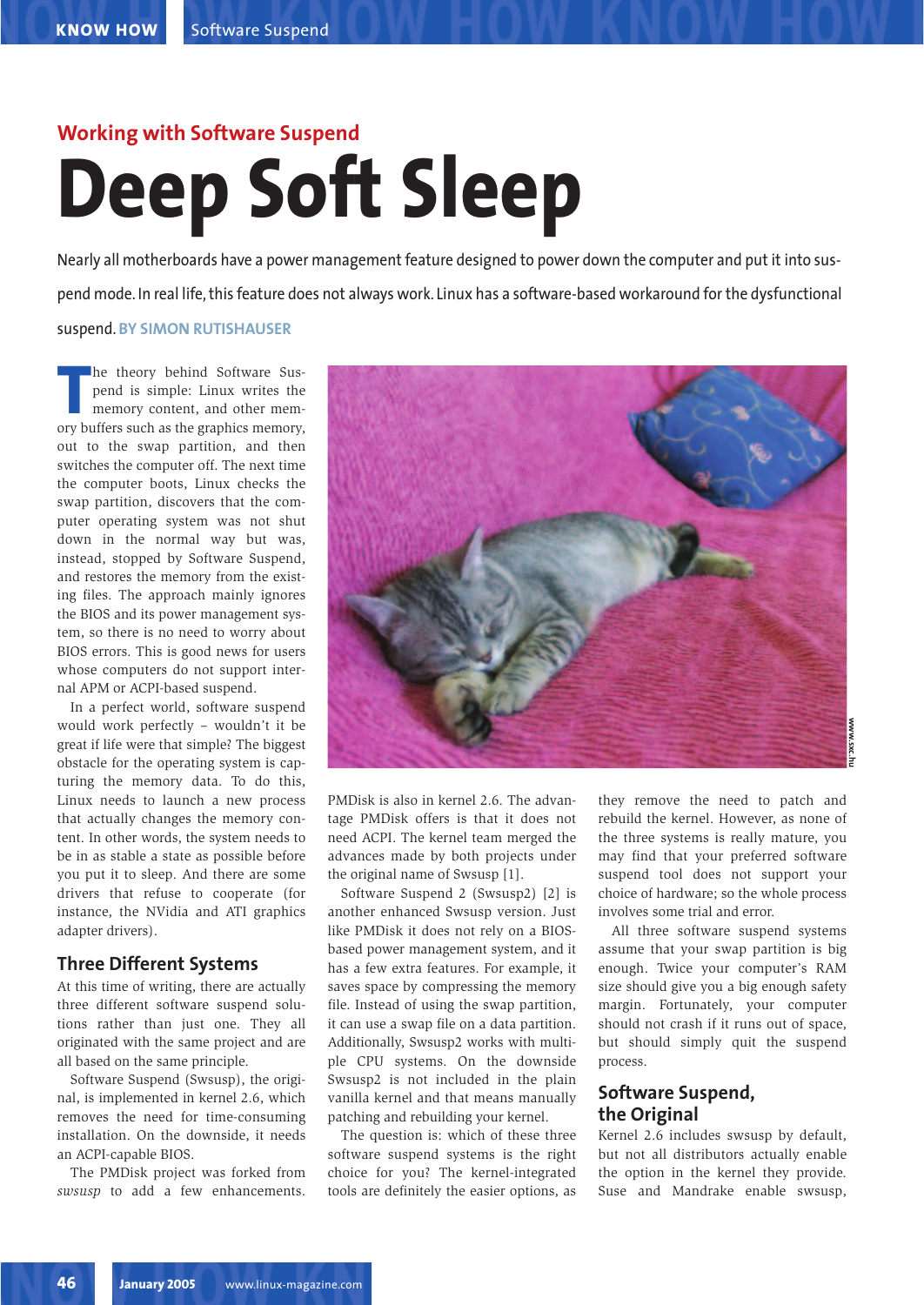whereas Debian and Fedora users will need to fire up their compilers. You need to enable the *CONFIG\_SOFTWARE\_SUS-PEND* option below *Power management options (ACPI, APM)* and build a new kernel. Also, note that swsusp needs  $A$ C<sub>p</sub> $I$ 

You also need to add

a parameter to your boot loader. Assuming that you use grub, which is now the standard boot loader for Suse and most other distributions, you need to edit the */boot/grub/menu.lst* file. Locate the *kernel* line for the kernel you typically use, and add *resume=/dev/hdaX*,

replacing */dev/hdaX* with your swap partition, for example */dev/hda6*. You can type *fdisk -l /dev/hda | grep swap* to identify the swap partition for your system.

Just to be on the safe side, copy the complete entry, and create a new menu entry in your boot menu. Assign a different name to this entry, for example, by adding *noresume* in the *title* line. Now delete the *resume* parameter in the *kernel* line of the new entry, and add *pmdisk=off noresume noresume2* instead. This entry will allow you to reboot your system if it fails to resume correctly after entering suspend mode. After we completed the changes, the content of */boot/grub/menu.lst* was as shown in Listing 1.

The first entry is the one we need when we reboot (this is the *SuSE Linux* entry on our lab system). The entry boots the computer normally and resumes after software suspend. The second entry, *SuSE Linux noresume*, is our life-jacket just in case things go wrong. Swsusp does not actually need the *pmdisk=off* and *noresume2* options; they do the same thing as *noresume* for the other two software suspend systems.

On Suse, the *powersave* program will handle power saving by default, but not swsusp. To change this, you need to locate the */etc/powersave.conf* file and change the entry for *POWERSAVED\_DIS-ABLE\_USER\_SUSPEND* from *yes* to *no*.

Just in case things go wrong, it makes sense to enter single user mode; so type

*init 1* to go there. Now type your *root* password before putting the machine into suspend mode. On Suse you need to type */etc/init.d/powersaved start* to launch the powersave daemon, and then enter *powersave --suspend*. Other distributions will be quite happy with a single command: *sync && echo 4 > /proc/*

*acpi/sleep*.

If this test works out okay, keep working your way up through the runlevels, starting with multiuser mode without the GUI (*init 3*). Debian users will need to use *init 2* instead; stop the GUI-based login manager manually by typing */etc/init. d/kdm stop*, assuming you use KDM.

If this test also works out, type *init 5* and repeat the process with the GUI; Debian users can launch the login manager again by typing */etc/init.d/kdm start*.

If you are just running the GUI without memory-intensive applications, your computer should take somewhere in the region of 10 to 20 seconds to suspend and about 30 to 40 seconds to resume. These delays can vary depending on your computer's speed and how much memory it is using when you enter suspend mode.

#### **PMDisk**

Just like swsusp, PMDisk was introduced with version 2.6 of the standard kernel. The major difference between the PMDisk project and swsusp is that

| <b>Listing 1: Grub Menu List</b> |                                |               |  |
|----------------------------------|--------------------------------|---------------|--|
|                                  | 01 title                       | SuSE Linux    |  |
|                                  | 02 kernel                      | (hd0,1)/boot/ |  |
|                                  | vmlinuz root=/dev/hda2 vga=791 |               |  |
|                                  | resume=/dev/hda6               |               |  |
|                                  | 03 initrd                      |               |  |
|                                  | (hd0.1)/boot/initrd            |               |  |
| 04                               |                                |               |  |
|                                  | 05 title                       | SuSF Linux    |  |
|                                  | noresume                       |               |  |
|                                  | 06 kernel                      |               |  |
|                                  | (hd0.1)/boot/vmlinuz           |               |  |
|                                  | root=/dev/hda2 vga=791         |               |  |
|                                  | pmdisk=off noresume noresume2  |               |  |
|                                  | 07 initrd                      |               |  |
|                                  | (hd0,1)/boot/initrd            |               |  |

PMDisk does not rely on ACPI, which is good news for computers that use APM. Also, PMDisk often works on computers that have ACPI but will not enter suspend mode using swsusp.

Because PMDisk is a close relative of swsusp, there is very little difference in the way the programs are used. Most distribution kernels have the required functions by default. On Debian, you need to enable the *CONFIG\_PM\_DISK* option and then build a new kernel.

Then go on to edit the boot manager file, */boot/grub/menu.lst*, just like for swsusp, but using *pmdisk=/dev/hdaX* instead of the *resume* option:

| title  | SuSE Linux                      |
|--------|---------------------------------|
| kernel | $(hd0,1)/boot/\mathbf{z}$       |
|        | $v$ mlinuz root= $\overline{z}$ |
|        | /dev/hda2 vga=2                 |
|        | 791 pmdisk=2                    |
|        | /dev/hda6                       |
| initrd | (hd0,1)                         |
|        | /boot/initrd                    |

Add a safe *pmdisk=off* like the one described previously in the section on swsusp.

You can now type *sync && echo -n "disk" > /sys/power/state* to enable PMDisk. The *sync* command is included for safety reasons; it puts the data in a temporary file on your hard disk, just in case your computer crashes when you enable PMDisk.

#### **Software Suspend 2**

Software Suspend 2 [2] is also based on the original software suspend, although it has many new features. Instead of writing to the swap partition, Software Suspend 2 can store the memory data in a file on your file system; it compresses the memory data before storage; and it supports both multiple CPU systems and systems with more than 1 Gigabyte RAM. swsusp2 can even handle encrypted swap partitions.

Software Suspend 2 includes some advanced features under the hood. For example, swsusp2 uses so-called freezers, which support more reliable execution of the hibernation process under heavy load. Additionally, the program removes superfluous data from the memory cache to save space on the swap partition.



**Figure 1: The Software Suspend 2 Logo says it all.**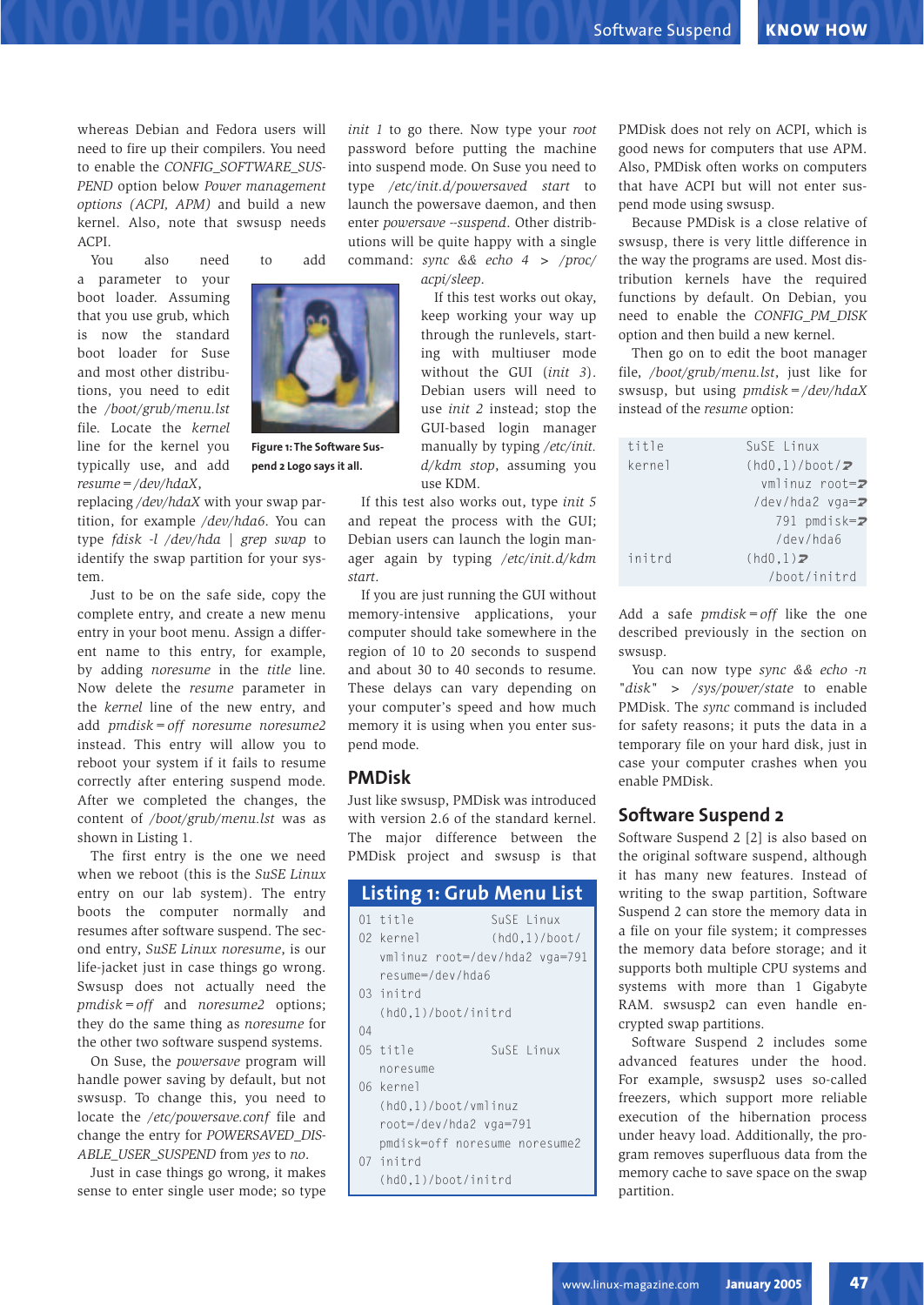

**Figure 2: Kernel configuration for Software Suspend 2.**

Unfortunately, Software Suspend 2 has not made its way into the official kernel 2.6 thus far. To use swsusp2, you need to patch the kernel source code and then rebuild your kernel.

#### **Patching the Kernel**

Kernel patches for Software Suspend 2 are available at the Software Suspend web site [2]. You'll find the latest patch, as well as older versions.

Distributions that use a modified kernel can be tricky, as distribution-specific changes often conflict with the swsusp2 patch, so it makes sense to base your experiments on the plain vanilla kernel. The following description is based on the version 2.6.8.1 kernel, which you will find (among other places) on the November, 2004 Linux Magazine DVD .

Working as *root*, change the directory to */usr/src/* and unpack the kernel first by typing *tar xjf linux-2.6.8.1.tar.bz2*. Then type *tar xjf software-suspend-2.0.0. 105.tar.bz2* to unpack the swsusp2 patch.

Now add the patch to the original kernel. To do so, change to the */usr/src /linux-2.6.8.1/* directory and enter .*./software-suspend-2.0.0.105-for-2.6.8.1/apply.* The script gives you the option of adding a few extras. Most of these extras are unnecessary, so you can typically accept the default settings by pressing [Enter]. If everything works as planned, the output you see should be similar to the output in Listing 2.

The next step is to configure the new kernel. To use your current settings, copy the configuration file for your current kernel to the new kernel directory by typing *cp /boot/config-X /usr/src/linux-2. 6.8.1/.config*. Make sure that you replace

the *X* with the name of your current kernel version.

Then go on to modify the configuration to suit your needs. If you have installed the *ncurses-devel* or *ncurses-dev* packages, typing *make menuconfig* will take you to a text-based, menu-driven configuration system. Use the arrow keys and [Enter] to navigate the items. Select the menu

entry for *Power management options (ACPI, APM)* and disable the *Software Suspend (EXPERIMENTAL)* and *Suspend-to-Disk Support* entries by pressing the [n] key; these entries are for the other software suspend systems.

Below these entries, you should see the *Software Suspend 2* menu. Press [y] to enable the *Software Suspend 2*, *Swap Writer*, *LZF image compression*, *Text mode console support* and *Compile in debugging output* entries. The last of these options provides more comprehensive debugging output (Box 1), and this can be useful for troubleshooting. Assuming that you do not want to modify anything else, now press  $[Alt + e]$ three times to quit configuring the kernel.

To build the kernel you just configured, now enter *make bzImage && make modules modules\_install*. Depending on your processor speed and the configuration, this may take a few hours. When you are done compiling the kernel, copy the new kernel to the boot */boot/* directory: *cp arch/i386/boot/bzImage /boot/ vmlinuz-suspend2*.

Then type *mkinitrd* to create an initial ram disk for your new kernel; that is,

unless you have built all the drivers you need to read the root file system into your new kernel.

You need to add a new boot loader entry to boot the new kernel; if you use grub, add the following lines to */boot/ grub/menu.lst*, making sure that you modify the partitions to reflect your system setup:

| title  | SuSE Linux $ \overline{z}$ |
|--------|----------------------------|
|        | Software Suspend2          |
|        | 2.0.0.105                  |
| kernel | $(hd0,1)/boot/\mathcal{D}$ |
|        | $vmlinuz - \nabla$         |
|        | suspend2 root=2            |
|        | /dev/hda2 vga=7912         |
|        | $resume2 = swap: Z$        |
|        | /dev/hda6                  |
| initrd | $(hd0,1)/boot/\mathcal{D}$ |
|        | initrd-suspend2            |

Our example uses the */dev/hda2* partition as the root file system. In grub-speak, this partition is referred to as *hd0,1*, where *hd0* is the first hard disk, that is *hda*, and the *1* that follows the comma refers to the second partition, that is *hda2*. Our swap partition sits on */dev/hda6*. We used Suse conventions for the menu entry names, although you can type whatever you want in the *title* line. If you followed the example, you should have an entry for *SuSE Linux - Software Suspend 2.0.0.105* in your boot menu when you boot the new kernel.

#### **Configuring the Hibernate Script**

The Software Suspend site [2] also provides the Hibernate package. Hibernate contains configuration files and the *hibernate* script, which initiates suspend mode. Working as *root*, type *rpm -Uvh hibernate-0.98-1.i386.rpm* to install; on

## **Listing 2: Software Suspend 2 apply script output**

 /usr/src/linux-2.6.8.1 # ../software-suspend-2.0.0.105-for-2.6.8.1/apply Apply KDB patches (for serious debugging capabilities) [yN]? Apply Bootsplash patches (includes bootsplash.org patch) [yN]? Apply Win4Lin support patches [yN]? Applying 20-software-suspend-linux-2.6.8.1-rev1-whole ... Applying 21-software-suspend-linux-2.6.8.1-rev2-incremental ... Applying 21-software-suspend-linux-2.6.8.1-rev3-incremental ... Applying 30-software-suspend-core-2.0.0.104-whole ... Applying 31-software-suspend-core-2.0.0.105-incremental ... All happy!